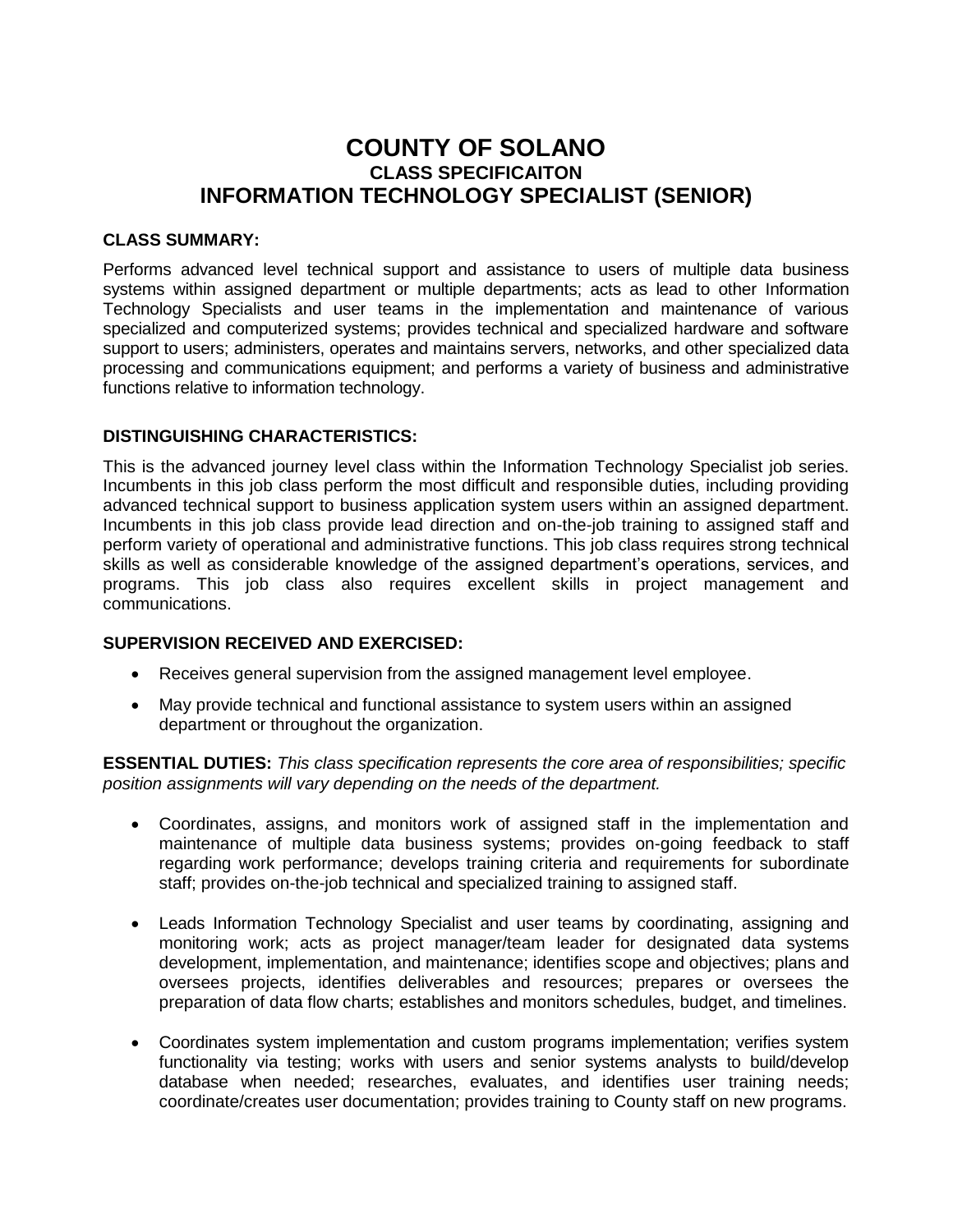- Provides microcomputer support; provides assistance with software applications and/or hardware; provides the more complex technical assistance to departmental systems' users; coordinates and participates in the development and implementation of software documentation with program modifications; provides technical orientation to newly hired department employees concerning the use of automated systems.
- Defines and documents system requirements for data, workflow, logical processes, hardware and operating systems environment, interfaces with other systems, networking, and internet access, internal and external checks and controls, and outputs from the users' perspective and within the context of budgetary constraints as well as technical products and resources available.
- Coordinates automation processes; meets with all levels of County staff to review existing processes; proposes changes and implements processes; researches, evaluates, and identifies user training needs; provides training to County staff on new programs; creates end-user documentation for new processes.
- Participates in County-wide teams as representative of assigned department in the development and maintenance of department-specific system; participates in ongoing review of standards, policies, and procedures of department-specific systems.
- Consults with and advises designated user groups regarding existing and future data systems' needs, operational and procedural changes and requirements, and the feasibility of utilizing available software applications; participates in the development of requests for bids to accommodate users' and programmatic data needs.
- Evaluates departmental user groups needs for new and/or revised data systems and applications; identifies possible improvements in departmental information systems; makes recommendations, with background documentation, and coordinates purchase and/or modifications of hardware, software, and/or vendor services.
- Acts as an initial resource and interface between departmental users and technical support, application programmers, and hardware/network maintenance contractors/personnel; monitors process and follows up to ensure users' needs are met.
- Performs system administration functions including monitoring or adding applications, users, and devices; modifying user profiles; assigning and resetting passwords; and performing file maintenance.
- Administers, operates and maintains servers, networks and databases; may host administer, operate and maintain web services using a variety of programming languages; creates, edits and runs scripts and programs.
- Assists with proposed budget process and final budget preparation; extracts data from IFAS to compile the County's final budget document which is submitted to the County's Board of Coordinates system implementation for custom programs proposal process; responds to management inquiries regarding feasibility of automating/modifying new/existing processes; reviews existing documentation and applicable regulations; interviews internal/external users and software publisher representatives; presents proposed solutions to management.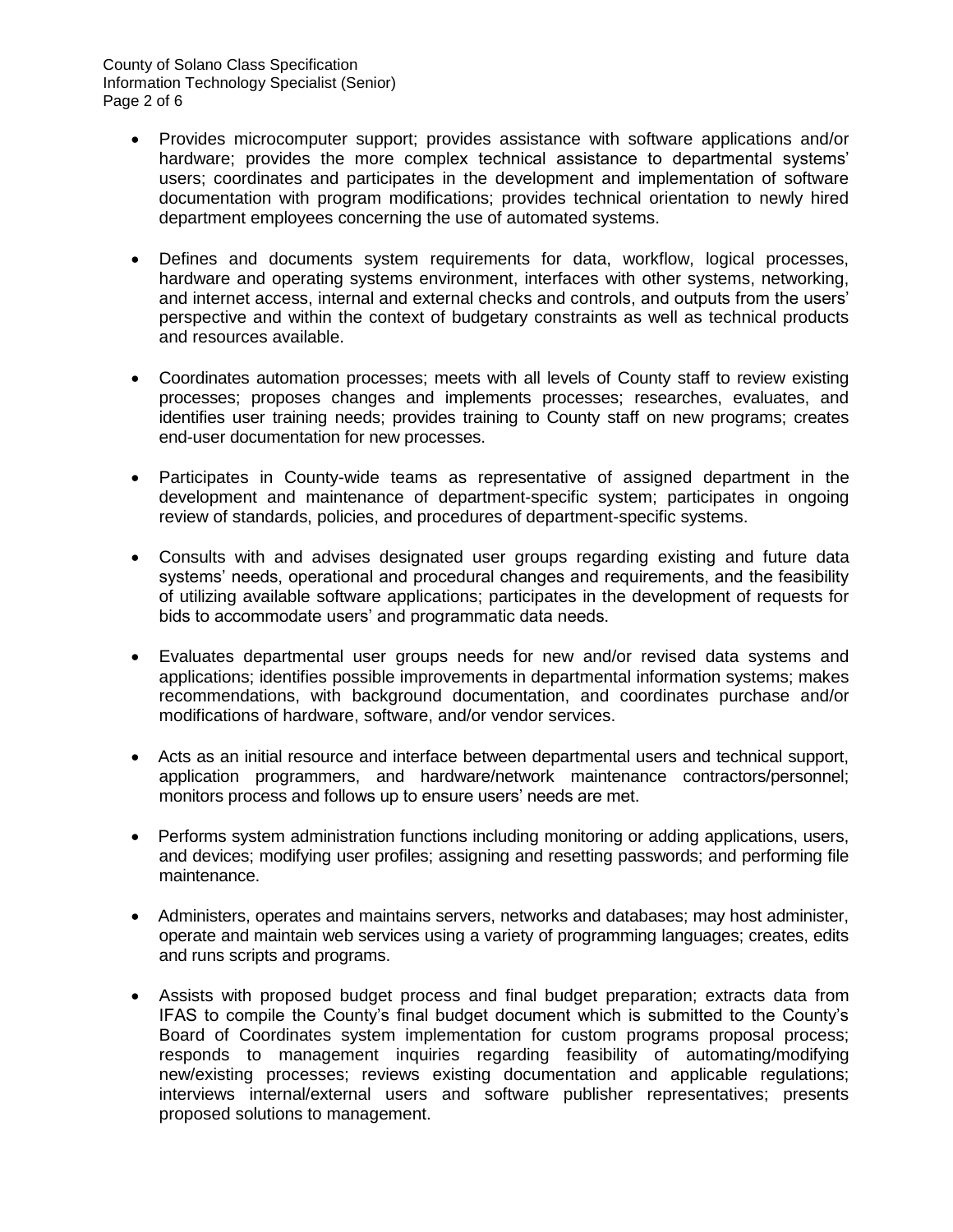- Coordinates system implementation for custom programs bid process; submits requirements to software company for bid; responds to additional questions from software company; reviews bid and presents to management with any additional proposals or solutions.
- Coordinates system upgrades; reviews management summaries; addresses potential problems with ISD staff and management; develop implementation plan; coordinate testing with key departments; confirms test results; reports problems and confirms resolution.
- Prepares, receives, completes, processes, and maintains a variety of forms, reports, correspondence, and logs.
- Attends meetings as needed; maintains an awareness of new trends and advances in the profession; reads professional literature; attends workshops and training sessions as appropriate.
- Performs other duties of a similar nature or level as assigned.

## **EDUCATION AND EXPERIENCE:**

**Education:** Associate's degree is required, including eighteen (18) units, in Information Technology, Management Information Systems, Networking or a closely related field **OR** one hundred twenty (120) hours (fifteen days) of designated coursework and/or certification training.

## **AND**

**Experience:** Three (3) years of full time work experience involving information system implementation, maintenance, and management, network systems administration, and technical support.

**Note:** Additional experience may substitute on a year for year basis for the educational requirement.

#### **LICENSING, CERTIFICATION AND REGISTRATION REQUIRMENTS**:

- Some positions may require successful completion of forty (40) hours of Enterprise Resource Planning System training
- Some positions in their class will require the applicant to possess a valid California driver's license, class C, by the time of the appointment

**Note:** All licenses, certificates and registrations must be kept current while employed in this class.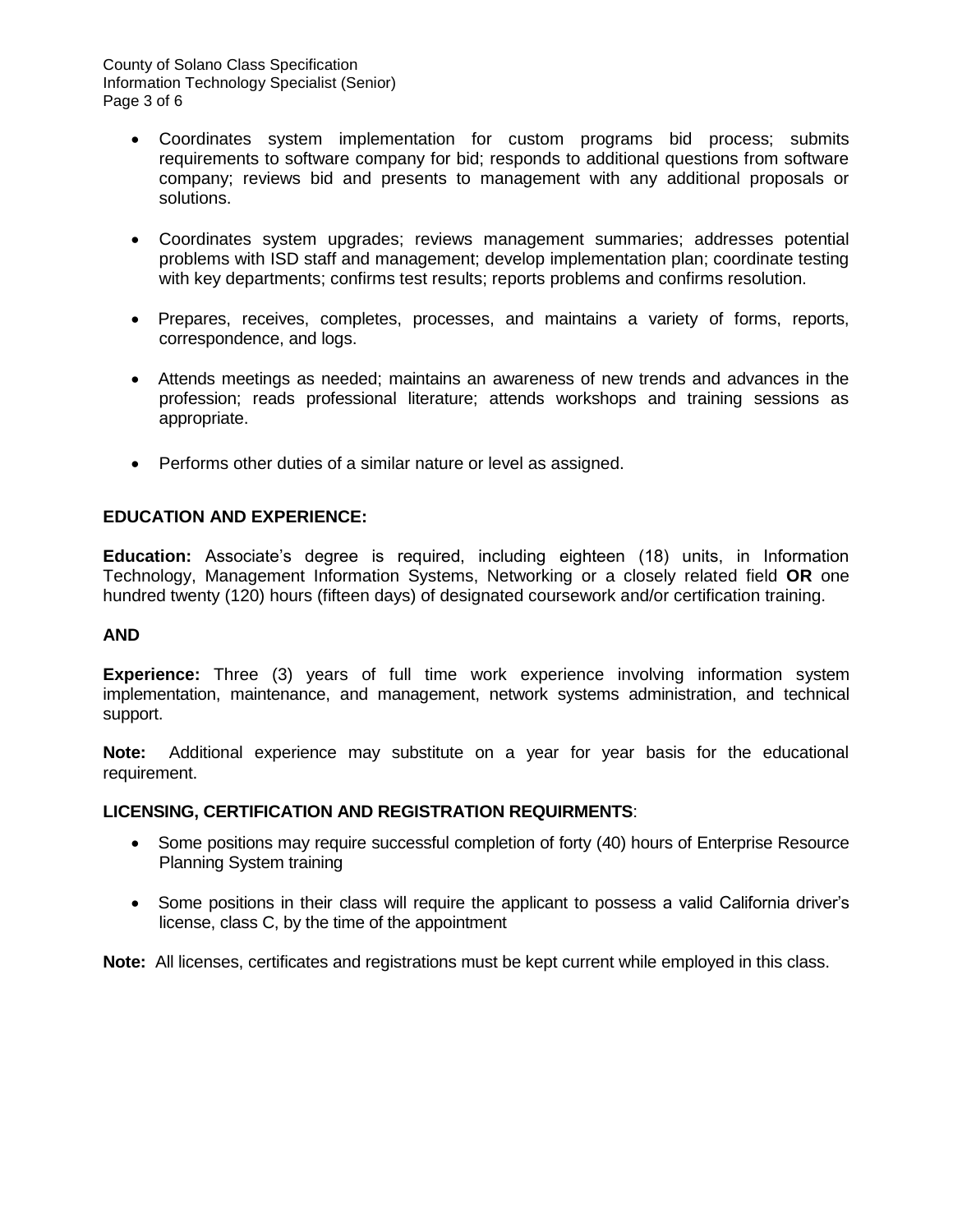## **REQUIRED KNOWLEDGE, SKILLS AND ABILITIES:**

## **Knowledge of:**

- Operations, services and activities of a comprehensive information systems program.
- Policies, procedures, and activities of the County and of departmental practices as they pertain to the performance of duties relating to the position; agency goals and purposes; terminology, principles, and methods utilized within the department.
- Computerized information systems utilized by the assigned department.
- Usual work methods and techniques utilized by line staff as data systems users.
- Standard and accepted procedures necessary to maintain the integrity and security of data in networked systems.
- Standard and usual computer hardware, applications software, and local area network software.
- Information systems analysis and design.
- Operational characteristics of local and wide area network systems.
- Network cabling standards.
- Principles and practices of troubleshooting computer system hardware and software problems.
- Principles and practices of technical network administration.
- Operating systems architecture and utilities.
- Local area network (LAN) and wide area network (WAN) network hardware/software vendors and products.
- Data communications concepts and principles.
- Methods and techniques associated with user training.
- Computer hardware/software error research and correction alternatives.
- Database security techniques; data backup, recovery, and maintenance procedures.
- Governmental accounting principles, practices, and standards.
- Standard and accepted budget development and tracking methods and techniques.
- Standard and accepted bidding and procurement methods and techniques.
- Principles and practices of customer service.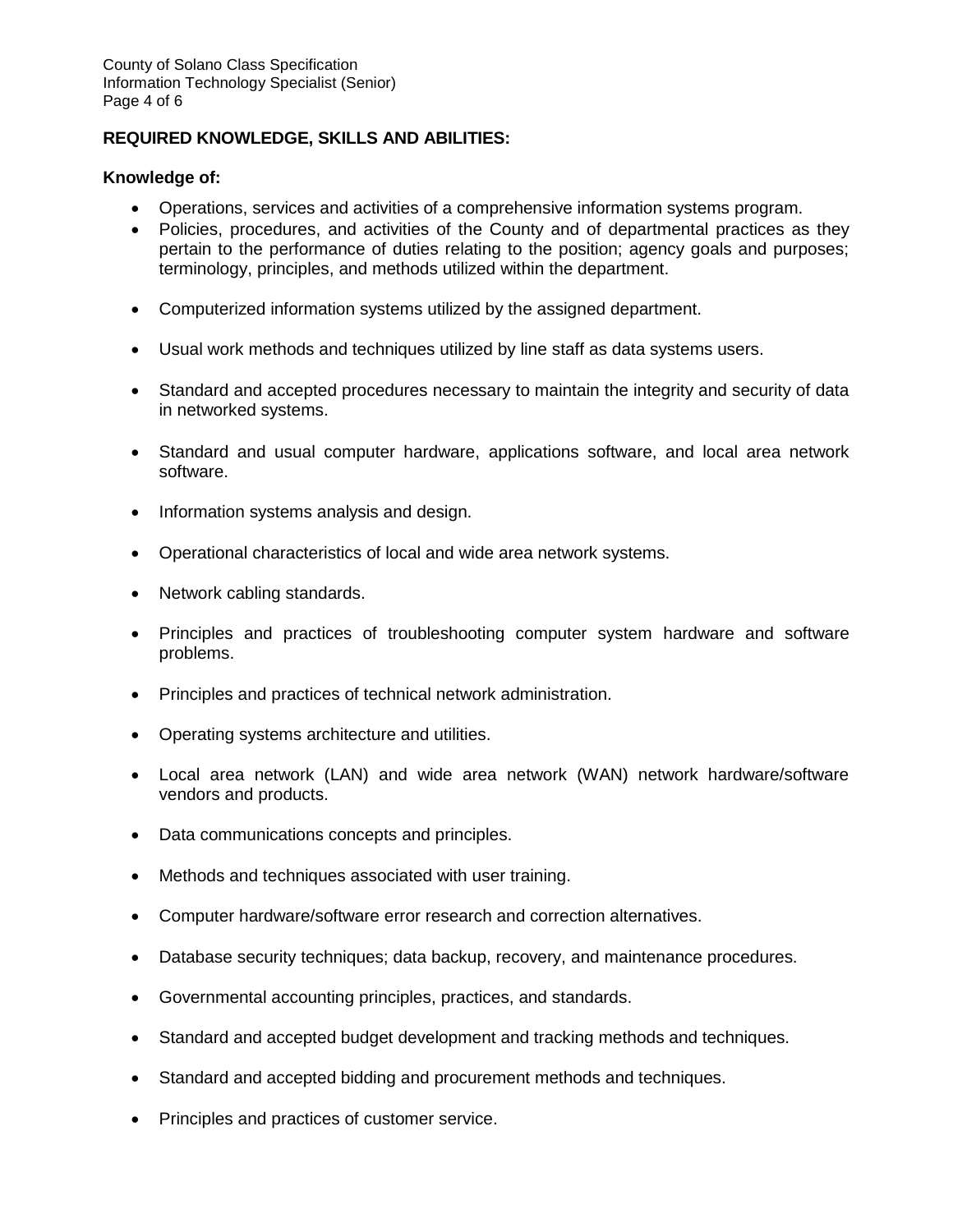#### **Skills and/or Ability to:**

- Operate computer hardware/software systems and basic office equipment.
- Comprehend, interpret, explain, and apply a variety of laws, regulations, policies, and procedures governing operations and processes of an assigned department's data systems.
- Understand and interpret program objectives in relation to departmental goals and processes.
- Perform a variety of technical and specialized tasks and functions in an independent, competent, and timely manner.
- Operate a variety of usual/specialized software programs at a level sufficient for successful job performance.
- Conduct and integrate assigned functions/activities in a cohesive and effective service delivery system; secure cooperation and teamwork among departmental staff and other departments or contractors.
- Plan, organize, schedule, and prioritize daily assignments and work activities.
- Collect and analyze data to identify needs/problems, evaluate program/system effectiveness, research and analyze alternative solutions, draw logical conclusions, and recommend/implement most appropriate actions to be taken.
- Respond to and identify user computer related problems.
- Troubleshoot a variety of desktop systems hardware and software.
- Perform routine technical maintenance on local and wide area networked systems.
- Test and repair network cabling problems.
- Establish and maintain designated documentation and records in an accurate, timely manner.
- Maintain confidentiality of records and information per pertinent laws/regulations.
- Research regulations, procedures and/or technical reference materials.
- Communicate clearly and concisely, both orally and in writing.
- Establish, maintain, and foster positive and harmonious working relationships with those contacted in the course of work, including those who have objectives counter to assigned role.